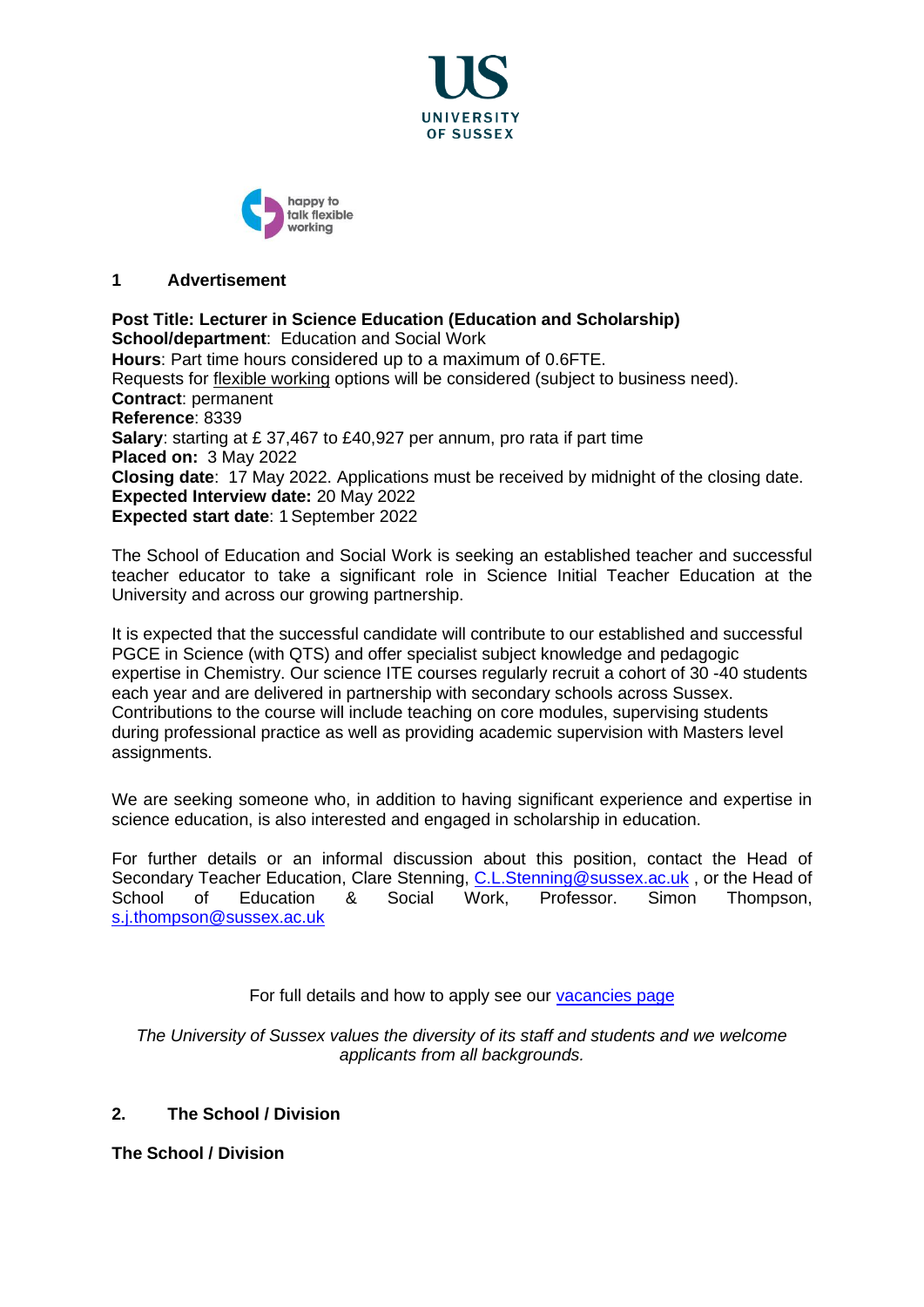The School was created in August 2009, bringing together two long-established and thriving departments – the Department of Education and the Department of Social Work & Social Care. The School occupies dedicated accommodation at the heart of the campus, benefitting from recent major investment by the University in teaching accommodation, library, IT infrastructure, and other facilities.

The **Department of Education** has 41 members of staff, providing programmes of pre-initial and initial teacher education, international education, education studies and doctoral education, alongside an internationally renowned set of research programmes located within three research centres. There is a growing Undergraduate programme, an established and growing Masters programme and a high number of doctoral students. The Department of Education is ranked 7th in the *Times Good University Guide 2012.* In the 2014 REF, Education at Sussex was ranked 26th position of the 76 submissions returned. The **Department of Social Work & Social Care** has 24 members of staff, providing programmes of initial qualification and continuing professional development, alongside a thriving research programme. In the 2014 REF Social Work was ranked joint 31st out of 62 submissions in its interdisciplinary unit of assessment. The School has a large number of both home and international doctoral students, and is a core member of the University's ESRC Doctoral Training Centre.

Both departments are led by a Head of Department, appointed on fixed-term rotation basis from within the senior faculty, and the School's work is supported by 6 internal directorships with oversight of teaching and learning, student support, doctoral studies and research & knowledge exchange. The academic work of the School is supported by a group of 23 professional services staff located within the School and led by the School Administrator, as well as by a range of central university services.

The School's over-arching strategic goal is to maintain and further develop a thriving and sustainable environment that contributes at the highest level to the disciplines of Education and Social Work. The School has a commitment to the value of contributing to social justice at the global, international and national levels in terms of our research, teaching and professional education activities. We are building upon the strong reputation of our constituent Departments to identify and pursue new opportunities for within-discipline and inter-disciplinary collaboration, and we enjoy the confidence of the University in making significant investment to support the pursuit of our aims. We recognise that connections with other disciplines - such as sociology, psychology, law and health - are foundational for our success in current and future research, political and policy environments, and a developing stream of interdisciplinary activity unites the work of colleagues in both Departments, with common interests including the study of childhood and youth, adult well-being, pedagogy and inter-professional policy and practice. We aim to maintain and extend our strong standing in terms of research in the fields of Education and Social Work; broaden provision and increase student recruitment at undergraduate level in Education particularly and enhance further the quality of the student experience on all courses and modules.

# **The Department of Education**

The Department of Education is a forward looking department that prides itself on the high quality of its teaching and its research. It has 46 members of faculty, providing programmes of pre-initial and initial teacher education, international education, education studies and doctoral education, alongside an internationally renowned set of research programmes located within research centres.

We specialise in innovative and flexibly taught programmes and research degrees, and provide excellent opportunities for learning and professional development in an environment that encourages intellectual engagement, critical reflection and debate. We offer a wide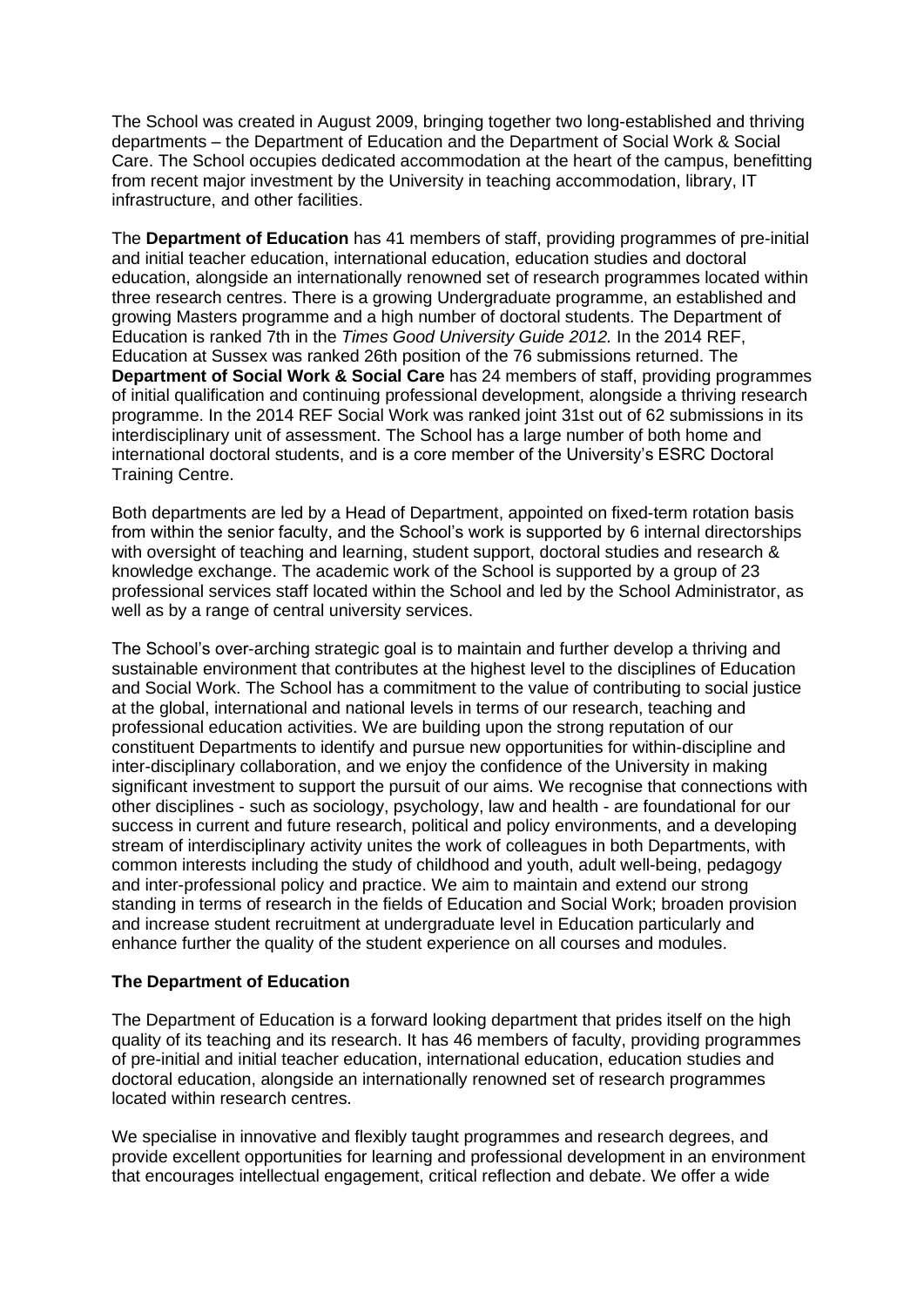range of undergraduate and postgraduate programmes – PCGE and support for School Direct through a wide range of School partnerships, MA Education, Ma in Early Years Education, MA International Education Development, Doctorate in Education/International Education and PhD and the BA Childhood and Youth: Theory and Practice and BA in Primary Education and Early Years. All our teaching is underpinned by a belief that students learn best in an environment that is research-led encourages reflective practice and provides a peer-led approach to teaching and learning.

The Department's research centres are vital hubs of activity, creating a focal point for collaborative work and shared engagement.

- *Centre for International Education*: Education and development in the Global South is the main focus, and work is clustered around 4 themes – teachers & quality, governance planning & finance, equalities, and conflict & peacebuilding. Established in 1989, and one of the largest and best known academic groups of its kind in the UK, CIE locates education at the heart of development aimed at social justice, equity, social and civic participation, improved health and well-being, economic growth and poverty reduction. It contributes to international discourses, and the analysis of evidence and experience to improve policy and practice in ways that recognise the significance of both the global and the local. Associated programmes - the Masters in International Education and Development, the International Education Doctorate and PhD - provide a network of over 500 alumni and contacts across the globe.
- *The Centre for Higher Education and Equity Research* is at the heart of innovative research in higher education. It conducts high-quality national and international research, develops theory and informs practice on equity, offers consultancy, contributes to policy debates, promotes networks and academic links, and builds the research capacity of early career researchers and postgraduate students. The Centre has a strong national and international reputation, with a vibrant seminar series and a record of high-impact research projects including the ESRC/DFID funded 'Widening Participation in Higher Education in Ghana and Tanzania: Developing an Equity Scorecard', the Equality Challenge Unit funded 'Applied Research into the Experience of Black and Minority Ethnic Staff Working in Higher Education', and the ESRC Seminar Series 'Imagining the University of the Future'.
- *The Centre for Teaching and Learning Research* engages with research on all aspects of learning and teaching in a wide range of educational contexts, official and informal. This includes research on professional learning in a range of contexts including Higher Education and other professional settings. The Centre has exceptional expertise in professional learning, collaborative practitioner enquiry and in investigating the relationship between theory, practice and policy in primary, secondary and further education contexts. The themes of the past year - schooling, transitions, equity and inclusion, will continue, but there will be discussions with new members about focus and strategy and we anticipate that new constellations of researchers and interests will arise. The Centre is interested in inter-research group work on teachers and teaching, for example.

There are strong research links with colleagues in the Department of Social Work, and interdisciplinary developments have involved the launch of the *Centre for Innovation and Research in Childhood & Youth*, which has brought together relevant expertise from across the University in the fields of childhood, youth and family studies. The School is, in partnership with the School of Psychology, currently also launching the Rudd Centre for Adoption Research and Practice.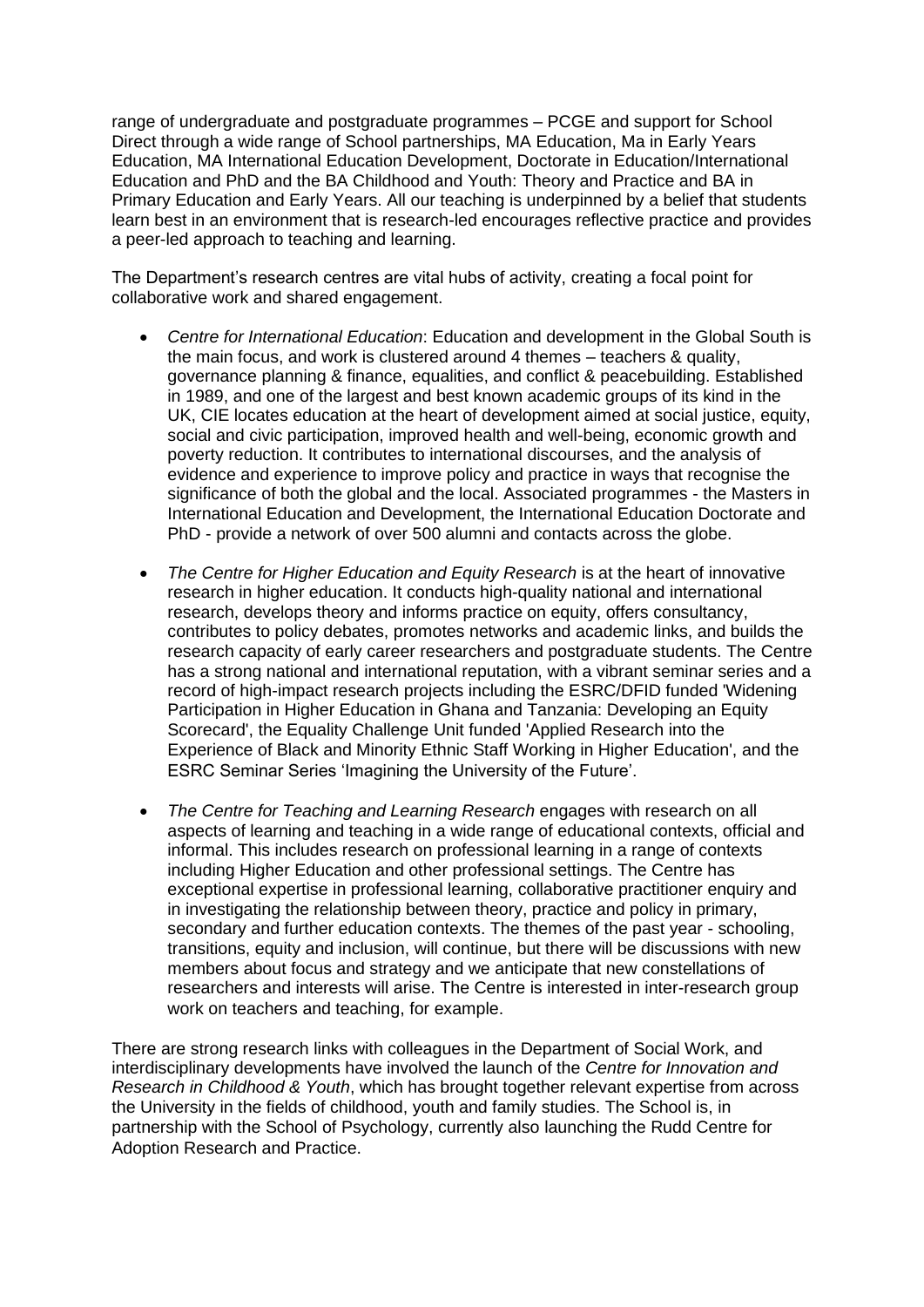The University of Sussex ITE Partnership offers Primary and Secondary PGCE and School Direct. All students are registered on a Post Graduate Certificate in Education with Qualified Teacher Status. In the 2014 Ofsted Secondary ITE provision was graded as Good and Primary as Outstanding.

Please find further information regarding the school/division at <http://www.sussex.ac.uk/education/ite>

### **3. Job Description**

Job Description for the post of: Lecturer in Science Education

#### **Department: Education**

#### **Section/Unit/School: School of Education and Social Work**

**Location: Falmer Campus, Brighton, Sussex**

**Grade: 7**

| <b>Responsible to:</b><br>Education | Head of School delegated to Head of Secondary Teacher                                                                                                                                                                          |
|-------------------------------------|--------------------------------------------------------------------------------------------------------------------------------------------------------------------------------------------------------------------------------|
| Key contacts:                       | Students, other members of Faculty within the School and<br>University, School Officers, academics in the field in other<br>institutions.                                                                                      |
| <b>Role description:</b>            | Lecturer A (Education Focused) is an entry level teaching<br>position. Post-holders will be expected to teach in a developing<br>capacity. Post-holders will be expected to establish an<br>education portfolio (scholarship). |

# **PRINCIPAL ACCOUNTABILITIES**

1. Delivering and contributing to the design of high-quality teaching programmes in the Department.

 $\frac{1}{2}$  , and the set of the set of the set of the set of the set of the set of the set of the set of the set of the set of the set of the set of the set of the set of the set of the set of the set of the set of the set

2. Contributing fully to the School and University by participating in meetings, working groups, committees and other School and University activities.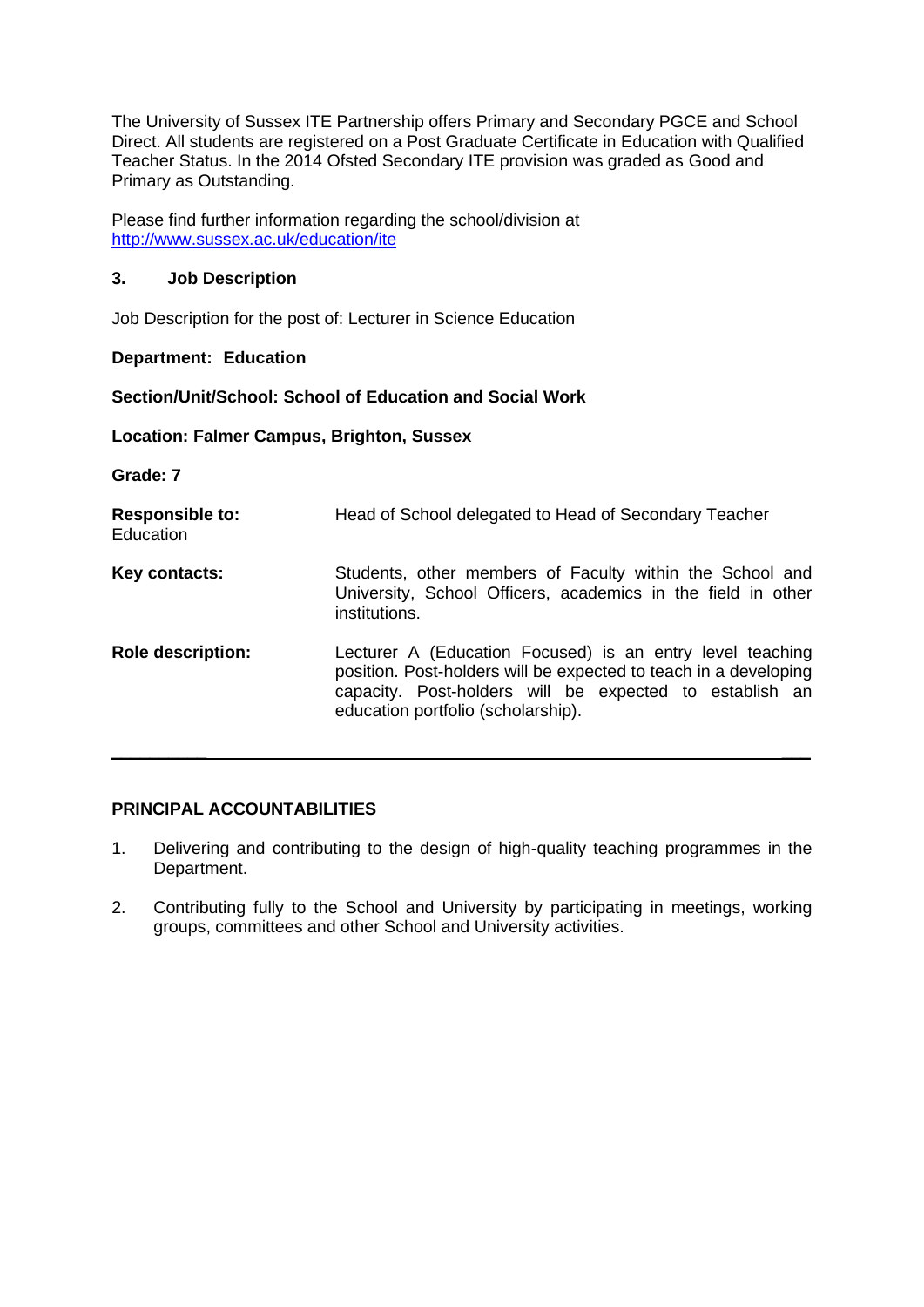# **KEY RESPONSIBILITIES**

### **1. Teaching & Student Support**

- 1.1 Contribute to the planning, delivery and assessment of high-quality undergraduate and postgraduate teaching in liaison with the relevant programme and course convenors.
- 1.2 Contribute to the development, design and management of courses and new curriculum proposals that are attractive to students.
- 1.3 Ensure that teaching content, methods of delivery and learning materials will meet the defined learning objectives, including the use of appropriate technology.
- 1.4 Set, mark, and assess coursework and examinations; select appropriate assessment instruments and assessment criteria; and provide constructive and comprehensive feedback to students.
- 1.5 Ensure that teaching materials remain up-to-date and relevant, incorporating advances in the subject area into the course of study.
- 1.6 Develop and maintain an understanding of appropriate pedagogy in the subject area and respond to challenges.
- 1.7 Supervise the work of undergraduate and taught postgraduate students, providing them with advice on study skills, projects, fieldwork and placements.
- 1.8 Undertake and complete administrative duties required in the professional delivery of teaching.
- 1.9 Make a significant contribution to the accreditation of courses and quality-control processes.
- 1.10 Undertake academic advising duties, and provide first-line support for sensitive issues, referring on as appropriate to services providing further assistance.
- 1.11 Adopt an approachable and accessible attitude towards students, offering office hours, informal advice etc.
- 1.12 Transfer knowledge in the form of practical skills, methods and techniques.
- 1.13 Supervise the work of students, provide advice on study skills and help them with learning problems.

#### **2. Scholarship & Enterprise**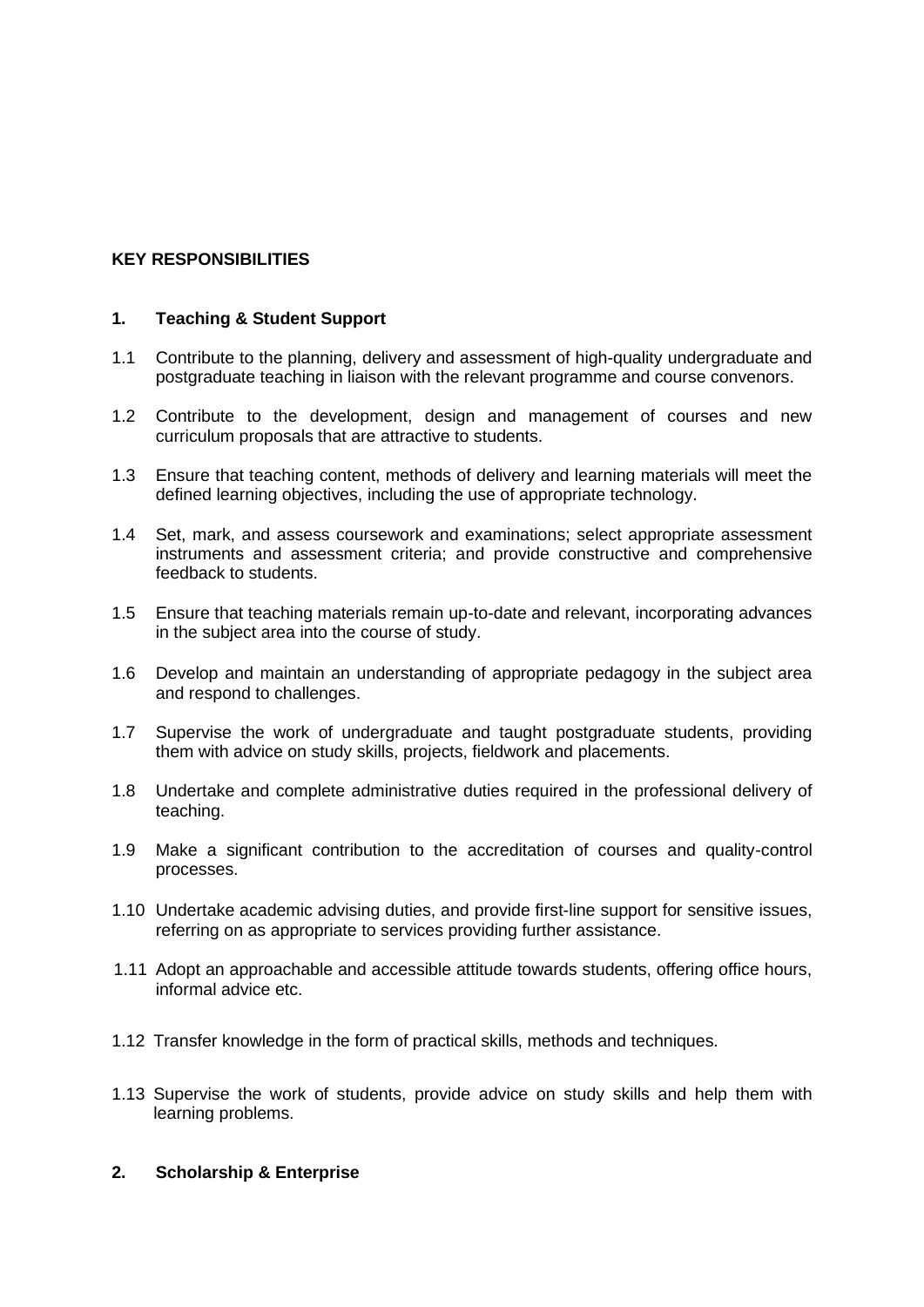- 2.1 Build internal contacts and participate in internal networks and relevant external networks in order to form relationships and collaborations.
- 2.2 Update knowledge and understanding in field or specialism, and engage in continuous professional development.
- 2.3 Undertake scholarship to inform education to ensure excellent learning experience for students

#### **3. Contribution to School & University**

- 3.1 Attend and contribute to School meetings.
- 3.2 Engage in activities beyond day-to-day teaching duties, for example Admissions Days.
- 3.3 Assist with undergraduate and postgraduate recruitment.
- 3.4 Participate in School or University working groups or committees, as required.
- 3.5 Undertake additional administrative duties, as required by the Head of School.

#### **4. Role-specific duties**

4.1 Supervise students during professional practice and establish partnerships with local schools and professionals.

# **INDICATIVE PERFORMANCE CRITERIA**

- 1. Proven and sustained track record of successful teaching at the levels appropriate for the post.
- 2. Evidence of skill in assessment and feedback techniques and using a range of methods for evaluating the effectiveness of teaching.
- 3. Demonstrable contribution to the planning and development of the programme.
- 4. Delivering a teaching load in line with School expectations.
- 5. Evidence of applying knowledge arising from scholarship to enhance teaching practice.
- 6. Evidence of active engagement in advising students and proactively responding to problems experience by students.
- 7. Completion, within a reasonable period of time, of a recognised higher education teaching qualification.